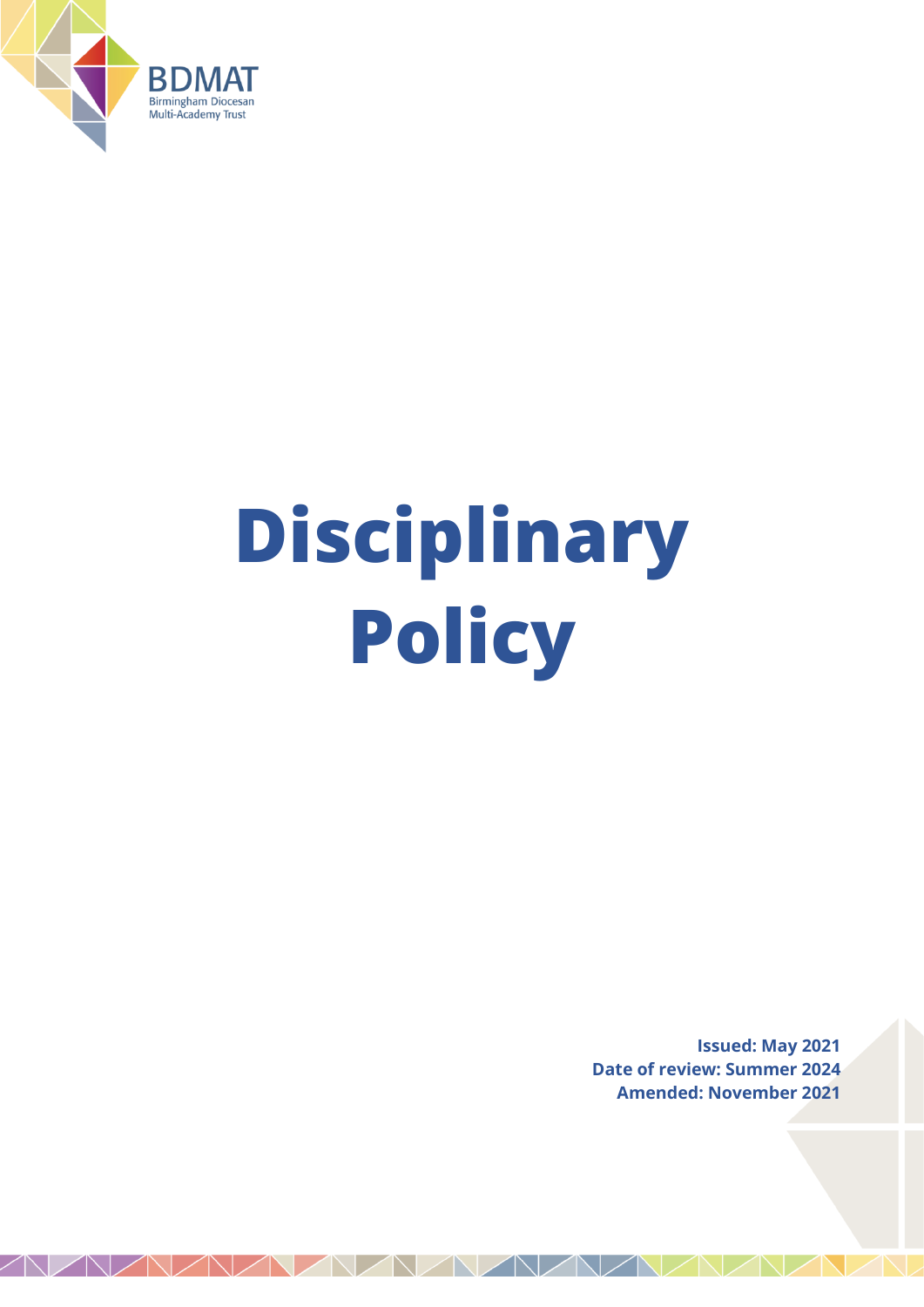

#### **1.0 Introduction**

- 1.1 The purpose of this policy is to ensure that all employees achieve and maintain satisfactory standards of conduct and behaviour. It also provides a fair and consistent method of dealing with alleged failures to observe these standards.
- 1.2 The application of the disciplinary procedure is strictly confidential and all aspects including all documentation and records shall be treated as such.
	- In minor cases of alleged misconduct, the manager should initially seek to resolve the matter informally by discussion with the employee.
	- The disciplinary procedure is to be used where an employee's conduct is alleged to be unsatisfactory.
	- Each step and action under the procedure must be taken without unreasonable delay by either the Trust or the employee.
	- The timing and location of meetings must be reasonable, and all efforts will be made to reach a mutually agreeable time.
- 1.3 This policy has been written to cover all staff working within BDMAT at both school and central team level. As a result, the term headteacher and manager are interchangeable.
- 1.4 BDMAT refers to the 'Birmingham Diocesan Multi-Academy Trust'
- 1.5 Staff with line management responsibility will undertake the requisite training on this policy and will be aware of their obligations under this policy.
- 1.6 This policy will be uploaded to the BDMAT website for ease of access my all managers and staff.
- 1.7 The main teaching and support staff unions were consulted on this policy, as was BDMAT's Staff Forum

#### **2.0 Powers**

2.1 In the case of a school Headteacher and centrally employed staff the Disciplinary Officer will be the Chief Executive Officer (CEO).

The disciplinary committee will normally be a committee of three directors of the board of BDMAT. For all other staff in schools the Investigation officer will be the headteacher or the member of staff's line manager with the disciplinary committee normally comprising a committee of at least 3 governors of the local academy board. Where there are insufficient governors or insufficient governors that have not had prior involvement regarding the case then the chair of the Local Academy Board can request that the CEO locates governors from another Local Academy Board to provide support.

NAVAVAVA

Version 5 Nov 2021 2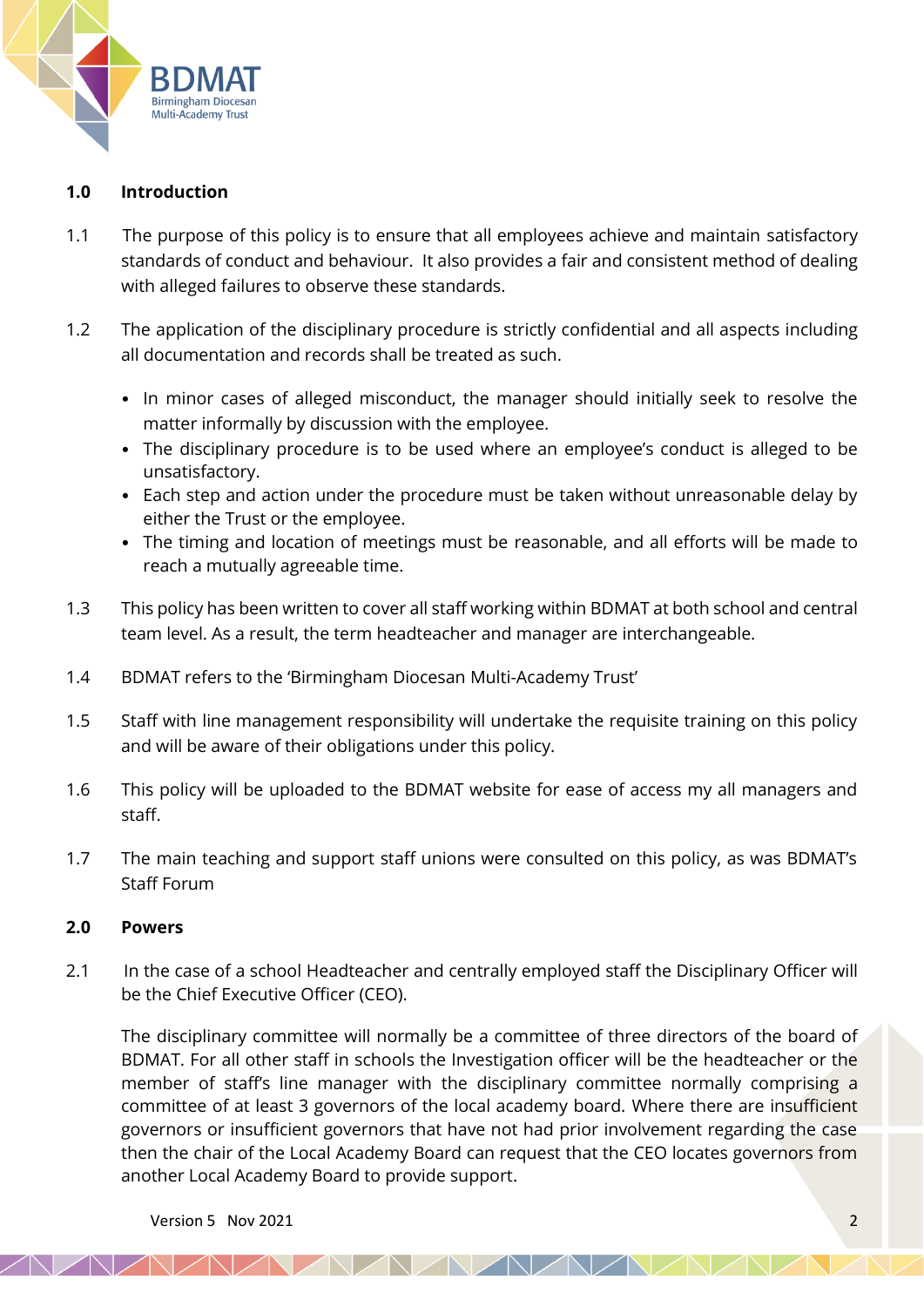

- 2.2 For allegations regarding the Chief Executive Officer, a nominated Director(s) will have the authority to be the Investigation officer and any appeal will be to the Chair of the Trust.
- 2.3 In a case where the person who would normally be the Investigation officer is compromised through existing circumstances or, will need to investigate the matter/may be a witness to the matter or be significantly involved in the investigation or, does not have the resource to deal with the matter at that time – the case will normally be dealt with by an alternative employee at the same level or the next level of management (i.e. another Deputy Headteacher, another Headteacher within the Trust, or the CEO). Central Trust officers may also be requested to lead investigations, reporting to the Headteacher or Chair of the Local Academy Board. In cases where the Chief Executive Officer is unable to deal with the matter, the matter will be discussed with the Chair of the Trust to determine the appropriate way to deal with it.

#### **3.0 The Process**

#### 3.1 **Stage 1 - Initial Discussion**

In cases of misconduct (see Appendix A), the appropriate manager must make initial enquiries about the incident/concern. The purpose of this discussion is to ascertain the employee's initial response to the concern(s) and to establish the facts in order to determine whether any further action (e.g. further investigation or suspension) is required; this meeting should be undertaken in a timely manner. At the beginning of the meeting the appropriate manager will outline the concerns and state that the member of staff can ask for a colleague to be in attendance before the meeting continues. If the selected colleague is unreasonably delayed, then the meeting will proceed in their absence. It is important that the meeting does not turn into a Formal Investigatory Meeting and a detailed conversation undertaken regarding the concern(s).

The potential outcomes of the meeting are:

- no further action is necessary;
- deal with the matter informally, i.e. good practice discussion / expectation letter, mediation, training. Management expectations letters are sometimes referred to as an aide memoire – this is not a record of the discussions that have taken place with the member of staff; these letters should plainly reinforce to the member of staff on the expectations regarding the conduct /performance etc from this point forward – the letter will also likely inform the member of staff that if such conduct / performance issues arise again it may lead to the matter being examined as a disciplinary matter;
- refer the matter to a Formal Investigatory Meeting (possibly including suspension of the employee).

*NAMARA*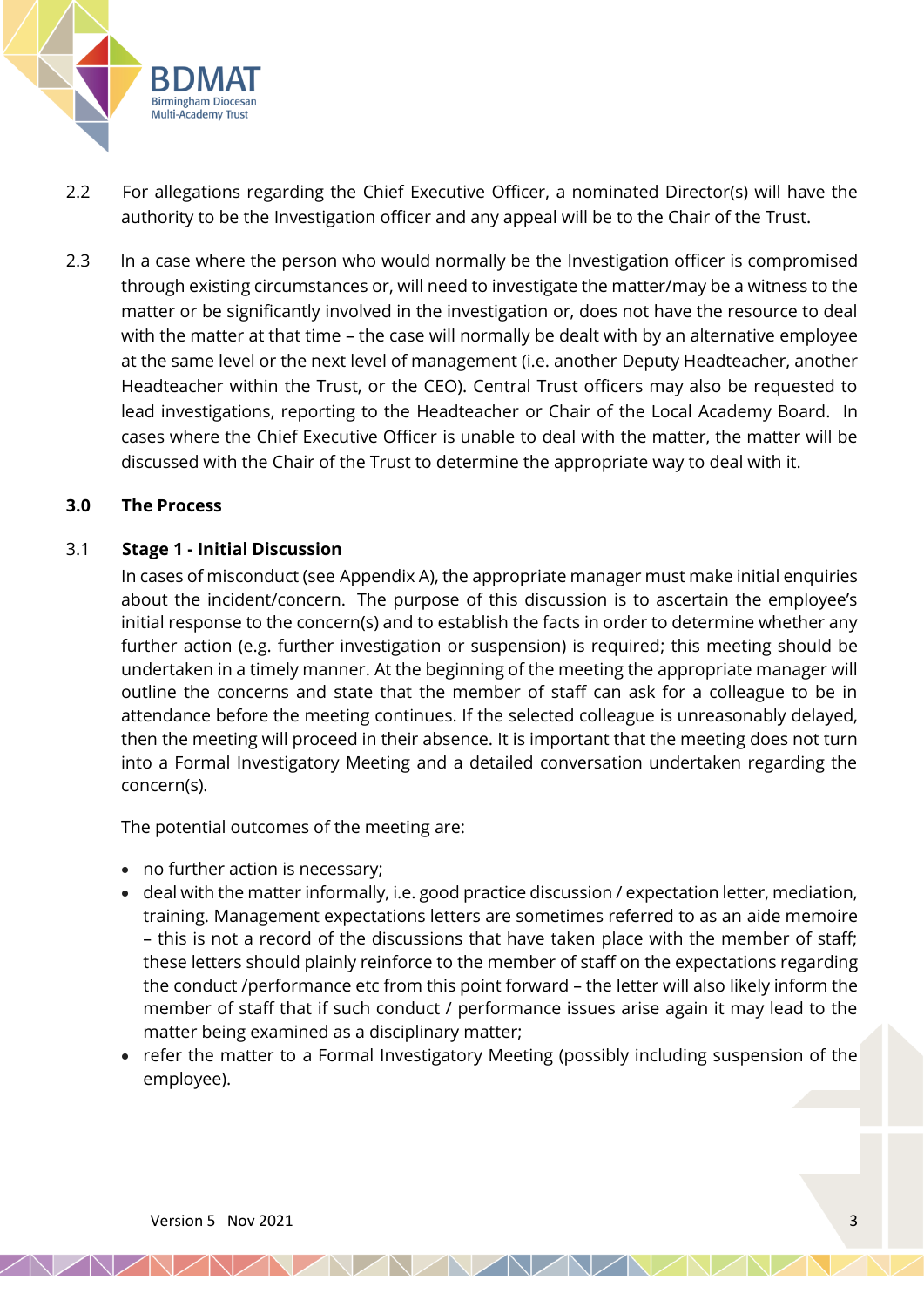

#### 3.2 **Stage 2 - Investigation**

**Where it is not possible to deal with the matter informally, or where the allegations constitute potential gross misconduct,** a decision will then be made by the headteacher / manager as to whether an investigation is required, and an Investigation officer will be appointed by the headteacher / manager to undertake a formal investigation if this is required. The Investigation officer may be the headteacher / manager even if they were involved in the initial review of the case. The headteacher / manager may decide to commission an independent investigative officer to undertake the investigation. If the headteacher / manager will need to be a witness in any upcoming investigation the headteacher / manager may delegate, the role of Investigation officer to a senior member of staff within the school / BDMAT. The investigating officer will make HR aware that there is an investigation ongoing and then keep them informed throughout this process. He/she may advise the circumstances when an independent or alternative investigator should be appointed.

- 3.3 The Investigation officer may decide that in order to ensure a robust investigation that the investigation should be undertaken by a person independent of the school / BDMAT. The Investigation officer should discuss this with the CEO / Chair of Directors before appointing an independent investigation officer. The role of the independent officer will be to interview all necessary witnesses and write a report to the Investigation officer. The Investigation officer will then make a decision as to whether a disciplinary hearing is required. The Investigation officer may decide that it is appropriate that the independent investigative officer attends the committee and presents the report themselves and are subject to questions by the committee. The purpose of an investigation is for the Trust to establish a fair and balanced view of the facts relating to any disciplinary allegations against an employee, before deciding whether to proceed with a disciplinary hearing. The amount of investigation required will depend on the nature of the allegations and will vary from case to case. It may involve interviewing and taking statements from the employee and any relevant witnesses, and/or reviewing relevant documents.
- 3.4 Investigative interviews are solely for the purpose of fact-finding and no decision on disciplinary action will be taken until the investigation has been concluded.
- 3.5 The Trust allows an employee to bring a work colleague or trade union representative to attend to represent the employee. If the conduct of the companion is unreasonable during the meeting, the Trust may ask for the employee to choose someone else. In addition, the employee may also be asked to select another colleague:
	- if in the Trust's opinion the employee's companion may have a conflict of interest or may prejudice the hearing; or
	- if the companion is unavailable at the time a hearing is scheduled and will not be available for more than 5 working days afterwards.

NAMAMAL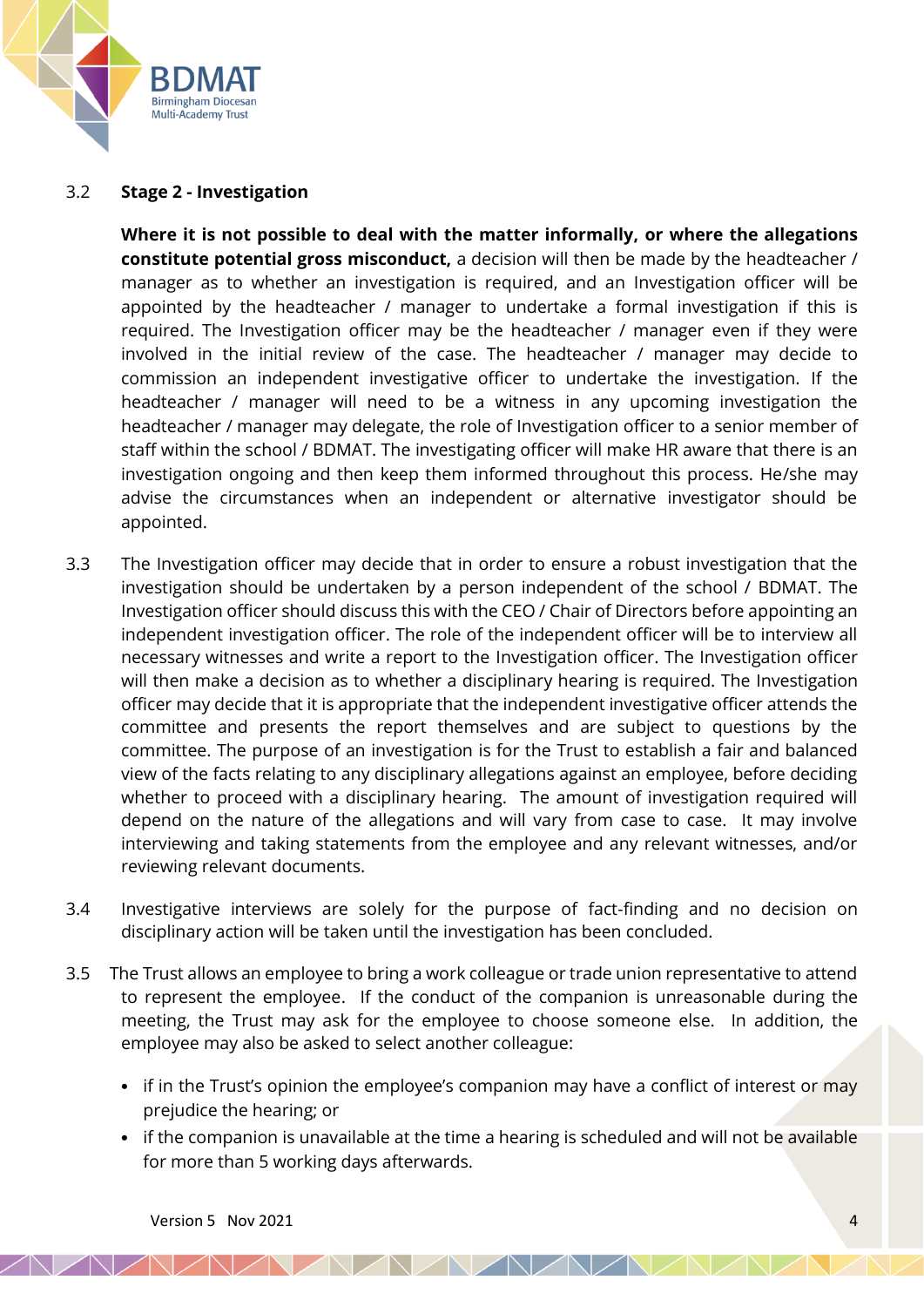

- 3.6 The employee must co-operate fully and promptly in any investigation once informed of the investigation. This will include informing the Trust of the names of any known relevant witnesses, disclosing any known relevant documents to the Trust and attending investigative interviews if required.
- 3.7 The employee must make every effort to attend an investigative interview. If the employee fails to attend without good reason, or if he/she is unable to do so (for example for health reasons), the Trust may have to take a decision, in their absence based on the available evidence.
- 3.8 Once the headteacher / manager has undertaken the investigation or reviewed the file of the independent investigator they will make a decision as to whether the employee needs to attend a disciplinary hearing.

## 4.1 **Stage 3 – Disciplinary Hearing**

The employee will be notified in writing of the allegations to be answered (plus any documentary evidence) 15 working days before the disciplinary hearing.

- 4.2 The Trust will give a minimum of 15 working days' notice of a disciplinary hearing. Supporting documents (the investigation report and witness statements) will be provided at this stage to the employee.
- 4.3 The employee must make every effort to attend a disciplinary hearing. If the employee fails to attend without good reason, or if he/she is unable to do so (for example for health reasons), the Trust may have to take a decision, in their absence based on the available evidence.
- 4.4 At any disciplinary hearing or appeal hearing the employee and / or their representative will have the right to put forward his/her case. The Trust will only consider evidence presented by the employee which is relevant to the allegations. The committee will consider if the evidence was relevant when it is in 'closed session' following the main hearing. Such evidence must be provided to the Trust at least five full working days before the disciplinary hearing or appeal.
- 4.5 The Trust shall be entitled to manage the time and resources allocated to a disciplinary matter including managing the time of a disciplinary hearing and allocating time within a disciplinary hearing. This may result in limiting the amount of time allocated to the parties to present their cases, but the employee should be given sufficient time to ensure a fair process is undertaken. The chair of the hearing will run the meetings in a considerate manner.
- 4.6 After the hearing, the employee may be notified after a short adjournment or they will be written to with details of the outcome.

NAMAMA

• the decision and the reasons shall be communicated in writing to the employee.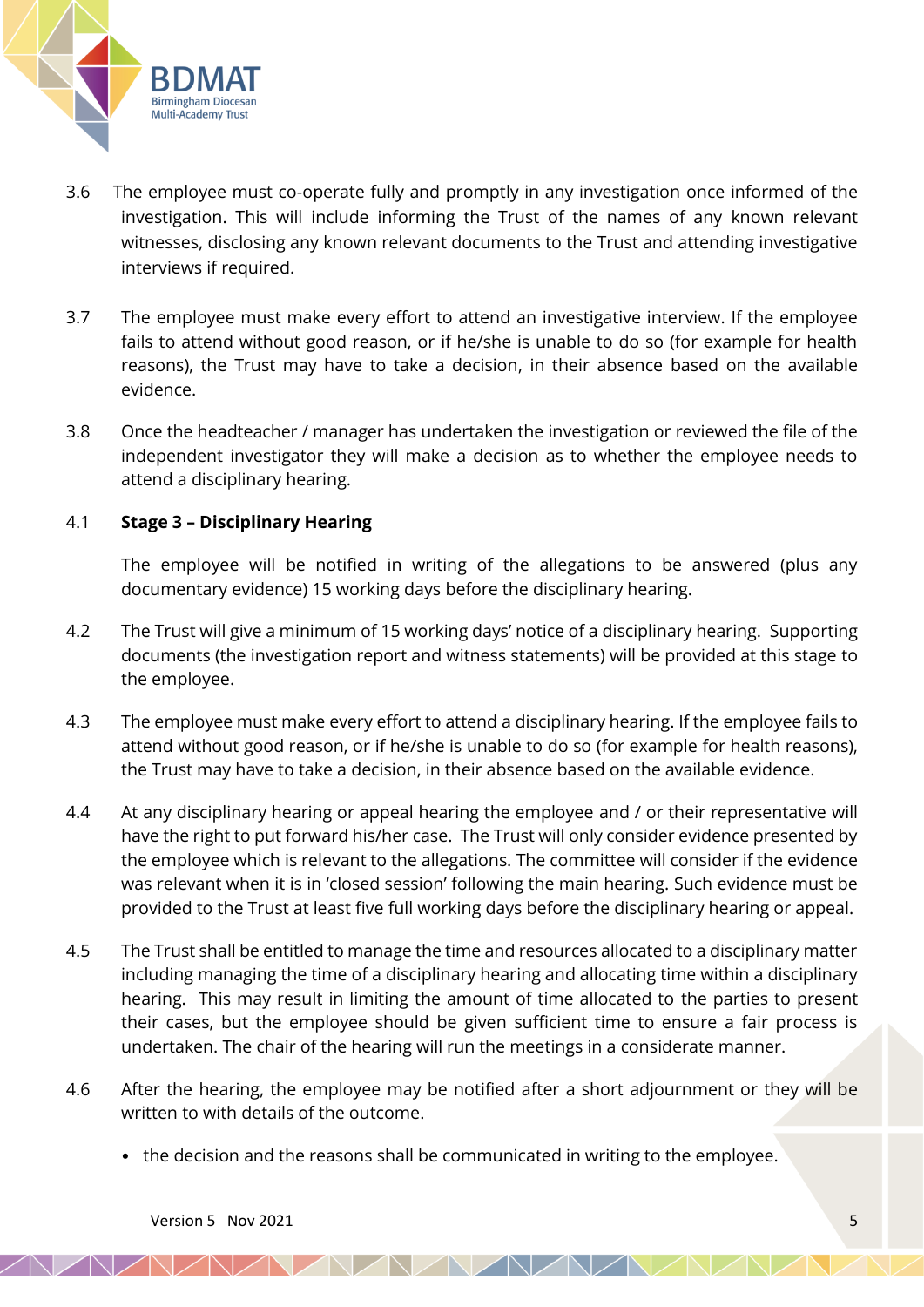

• an employee will be advised of his/her right of appeal and how to exercise that right.

# **5.0 Procedure at Disciplinary Hearings**

- 5.1 The disciplinary committee will normally consist of 3 members of the Local Academy Board who have not been involved in the investigation (if there are insufficient governors then the chair of the LAB will request additional governors from another LAB via the CEO to hear the case), for centrally employed staff it will be three directors. Before the meeting is convened it will be decided who will chair the meeting. The meeting will be minuted by the clerk to governors / directors. The member of staff may request these minutes. If the disciplinary is against the headteacher then one member of the committee must be a director of the board of directors at BDMAT. The committee can request to be supported by a HR representative. In serious cases, such as cases involving allegations of professional misconduct and where there is a real risk of dismissal, the committee will normally be supported by a HR representative, at other occasions this is at the discretion of the committee.
- 5.2 At the beginning of the hearing, the chair will introduce those present and the purpose of the meeting. The employee will be reminded of his/her right to be accompanied (if the employee has not chosen to be accompanied by a trade union representative or a work colleague). For ease of reference, this document includes a recommended procedure format for the chair of the meeting to follow in the appendix.
- 5.3 The Investigation officer will go through the allegations against the employee and the evidence that has been gathered. The Investigation officer may ask the independent investigative officer to present this evidence. The employee will be able to respond and present any relevant evidence. The Investigation officer will outline their recommendation for any disciplinary sanction to be imposed on the member of staff.
- 5.4 Management and the employee may ask relevant witnesses to appear at the hearing with the prior agreement of the chair of the disciplinary hearing. Cross-examination of witnesses by all parties must be conducted in a professional and courteous manner. The Chair of the meeting will ensure that this takes place and will intervene should they be concerned that this requirement is not being followed by any questioner and will advise on how future questioning will take place.
- 5.5 Should the employee wish to question the evidence provided by a witness in the investigation then this should ideally be raised by the employee during the investigation or upon receipt of the investigation documents but may also be raised on the day through addressing the chair.
- 5.6 The employee will be given a full opportunity to ask questions and put forward any mitigating factors which he/she believes are relevant to the allegations.

NAVAVAVA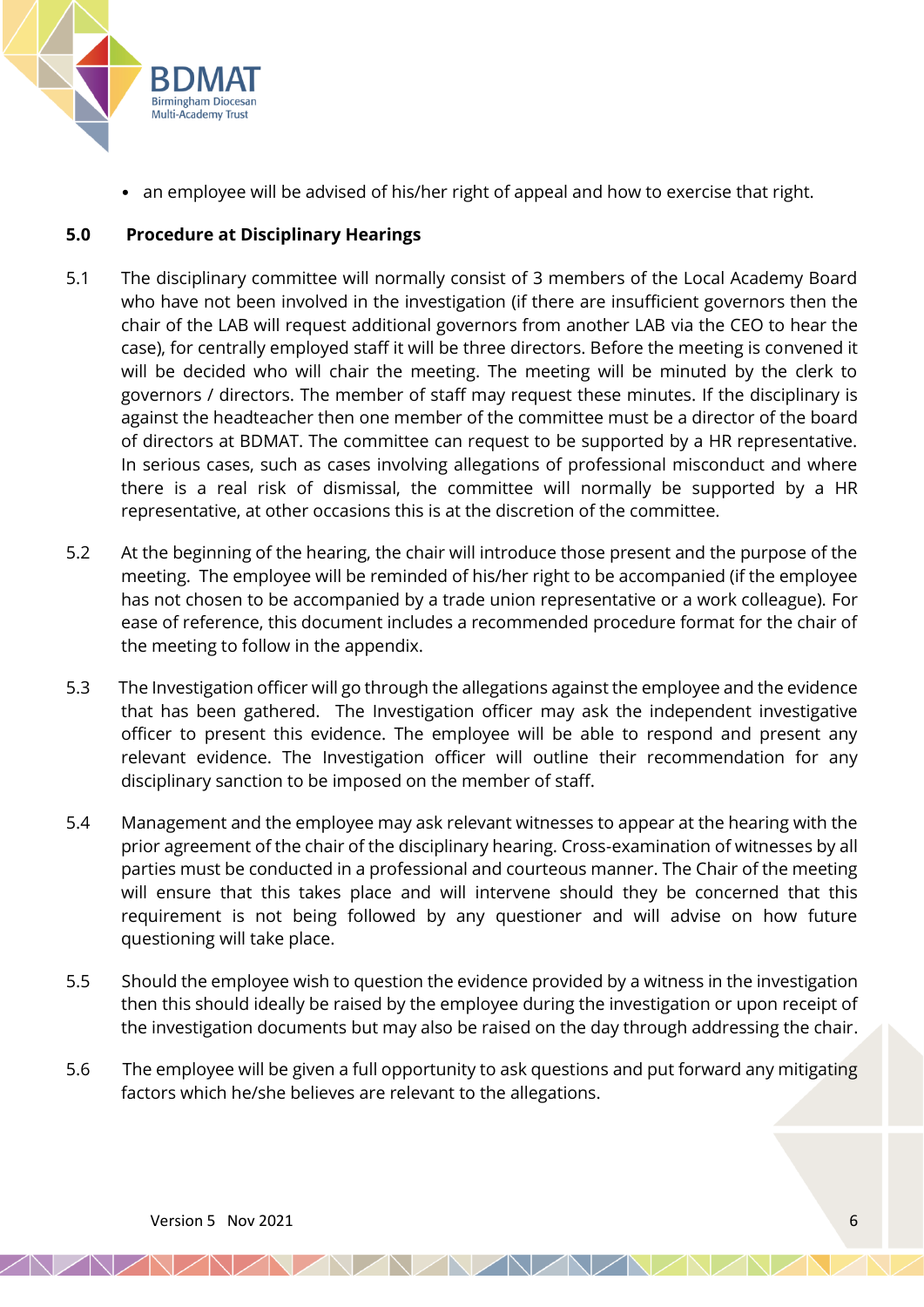

- 5.7 Once the employee has been afforded an opportunity to explain their position, the chair of the committee will then close the hearing and move into closed session to consider the case. The member of staff can then decide to either:
	- stay until the committee reaches its conclusion, in which case the chair will give the decision and explain the reasons for the decision, and confirm in writing, normally no more than 7 days after the hearing; or
	- leave the building, in which case the chair will inform the employee that the decision will be given in writing, normally no more than 7 days after the hearing.
- 5.8 The chair of the committee may adjourn the disciplinary hearing if the Trust needs to carry out any further investigations in light of any new points the employee has raised at the hearing. The employee will be given a reasonable opportunity to consider and comment on any new information obtained before a decision is given.

## **6.0 Levels of Disciplinary Action**

- 6.1 If the disciplinary committee believes that 'on balance' the member of staff has breached the misconduct / gross misconduct guidelines, there are four levels of disciplinary sanction, each of which is designed to cover the varying seriousness of the cases. The stages give a proper sequence for persistent cases. Where the case is of sufficient importance or seriousness to use the procedure, disciplinary action will be taken at whatever stage appears appropriate to the circumstances. The disciplinary committee have the authority to exercise their discretion in implementing any of these warnings, including the duration and type of warning given.
- 6.2 No employee will be dismissed for a first breach of discipline except in the case of gross misconduct when the penalty may be dismissal without notice and without pay in lieu of notice.
- 6.3 The following decisions will be confirmed in writing:

#### • **The decision to issue no warning**

- **Level 1 - A first warning** may be given where the case is of sufficient importance or seriousness to bring to the attention of the employee formally. This will be communicated in writing.
- **Level 2 - A written warning** may be given where the case has already involved a first warning and insufficient improvement has been made, where further misconduct has occurred, or where the case is of sufficient importance or seriousness.
- **Level 3 - A final warning** may be given where the case has already involved a written warning and insufficient improvement has been made, where further misconduct has occurred or where the case is of sufficient importance or seriousness. Also, where gross misconduct may not warrant dismissal for example due to mitigating circumstances.

NAMAMA

**JANZ**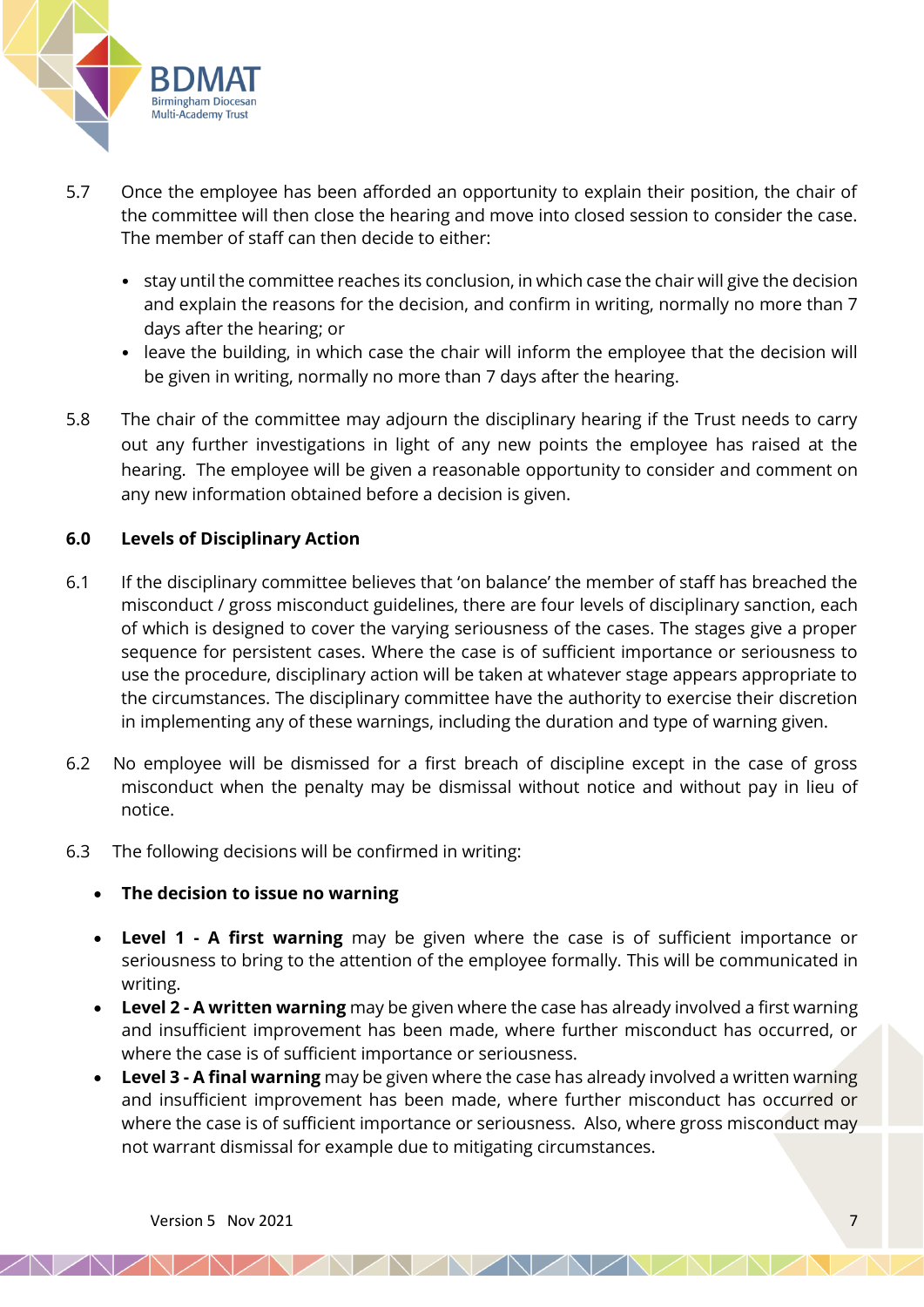

• **Level 4 - Dismissal**. An employee is likely to be dismissed where the case has already involved the final warning and insufficient improvement has been made or where further misconduct has occurred or where the case is so serious as to constitute gross misconduct or where there is some other substantial reason.

# **7.0 Alternatives to dismissal**

- 7.1 In some cases, the Trust may at its discretion consider alternatives to dismissal. These will usually be accompanied by a final written warning. Examples include:
	- demotion;
	- transfer to another school / department or job;
	- loss of seniority.

#### **8.0 The Decision Letter**

- 8.1 A letter detailing the decision will be given to the employee and a copy placed on their personnel file if a warning is issued.
- 8.2 Following the outcome of the hearing the decision letter will state:
	- the decision (i.e. that there is no case to answer or the findings and the appropriate level of disciplinary sanction);
	- the reason for the decision:
	- the course of action to be followed by the employee;
	- time scale in which improvement is required, if applicable;
	- where assistance is required, the assistance which will be made available to the employee (e.g. training and guidance);
	- the date on which the warning will lapse;
	- that further disciplinary action will be considered if there is further misconduct or insufficient improvement within the timescale of the warning;
	- the right of appeal against the decision and how to exercise that right.

**If the warning is a final warning** it will also state that if the employee's conduct continues to be unsatisfactory or if there is further misconduct it may lead to dismissal.

#### **9.0 Time Limit for Warnings**

9.1 **First warning** the time limit shall be 6 months from the date of the decision. **Written warning** the time limit shall be 9 months from the date of the decision. **Final warning** the time limit shall be 12 months from the date of the decision.

After these time limits the warnings will usually be disregarded for future disciplinary procedures, although some safeguarding warnings will need to be reported to future

NAVAVAVA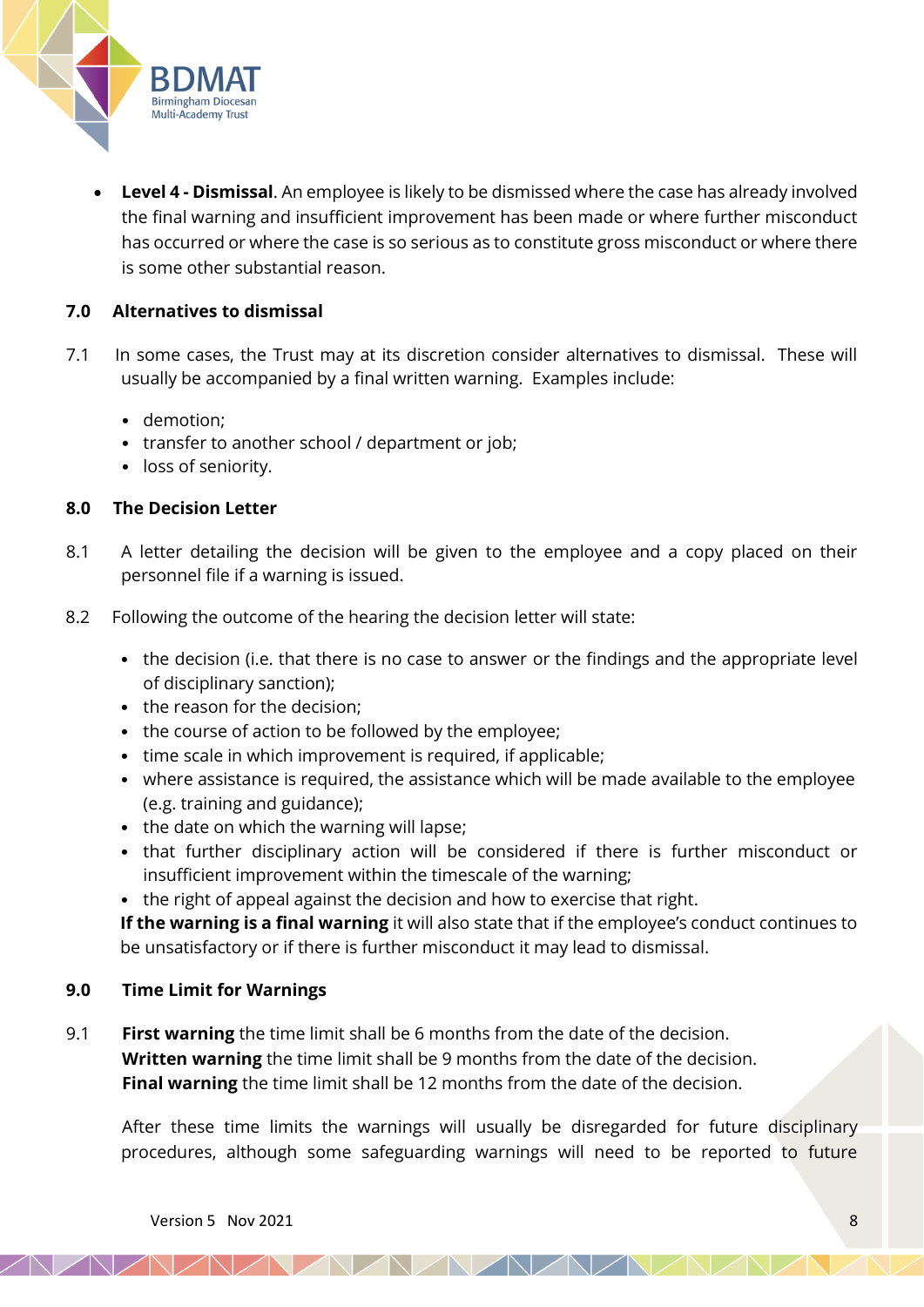

employers. 'Live warnings' will be reported to potential employers and can be included as part of the criteria for redundancy procedures.

- 9.2 However, in exceptional circumstances misconduct may be so serious that if repeated at any time in the future the likely consequence is dismissal. The person/s making the decision may impose a final written warning and specify that such a warning will remain in force for up to 24 months.
- 9.3 Breaches of discipline will be disregarded after the specified period of satisfactory conduct.
- . Retention of staff disciplinary information will be in accordance with our Data Retention policy.

## **10.0 Stage 4 - Right of Appeal**

- 10.1 All employees have the right of appeal against the decision of the disciplinary committee if any of the following apply:
	- they do not feel that these procedures were followed and by not following them it had a substantial impact on the decisions made.
	- There is additional evidence which was not previously presented that has only just come to light
- 10.2 Appeals must be lodged in writing to the Headteacher (or CEO in disciplinary issues relating to the headteacher / the CEO for appeals linked to centrally employed staff and the Chair of Directors in the case of appeals regarding the CEO) within 10 working days of the decision being communicated to the employee (i.e. usually within 10 days of the date of the outcome letter). The appeal letter must set out the reasons for the appeal (please see section 10.1). On receiving the appeal, an appeals committee will be formed, the chair will be the 'appeals officer'.
- 10.3 If the employee is appealing against dismissal, the date on which dismissal takes effect will not be delayed pending the outcome of the appeal. However, if the appeal is successful the employee will be reinstated with no loss of continuity of pay or employment.
- 10.4 If the employee raises any new matters in his/her appeal, the appeal officer may need to carry out further investigation. If any new information comes to light the appeals officer will provide the employee with a summary including, where appropriate, copies of additional relevant documents and witness statements. The employee will have a reasonable opportunity to consider this information before the hearing.
- 10.5 The Trust will give the employee written notice of the date, time and place of the appeal hearing 10 days before the hearing.
- 10.6 The appeal hearing may be a complete re-hearing of the matter or it may be a review of the fairness of the original decision in the light of the procedure that was followed and any new

NAVAVAV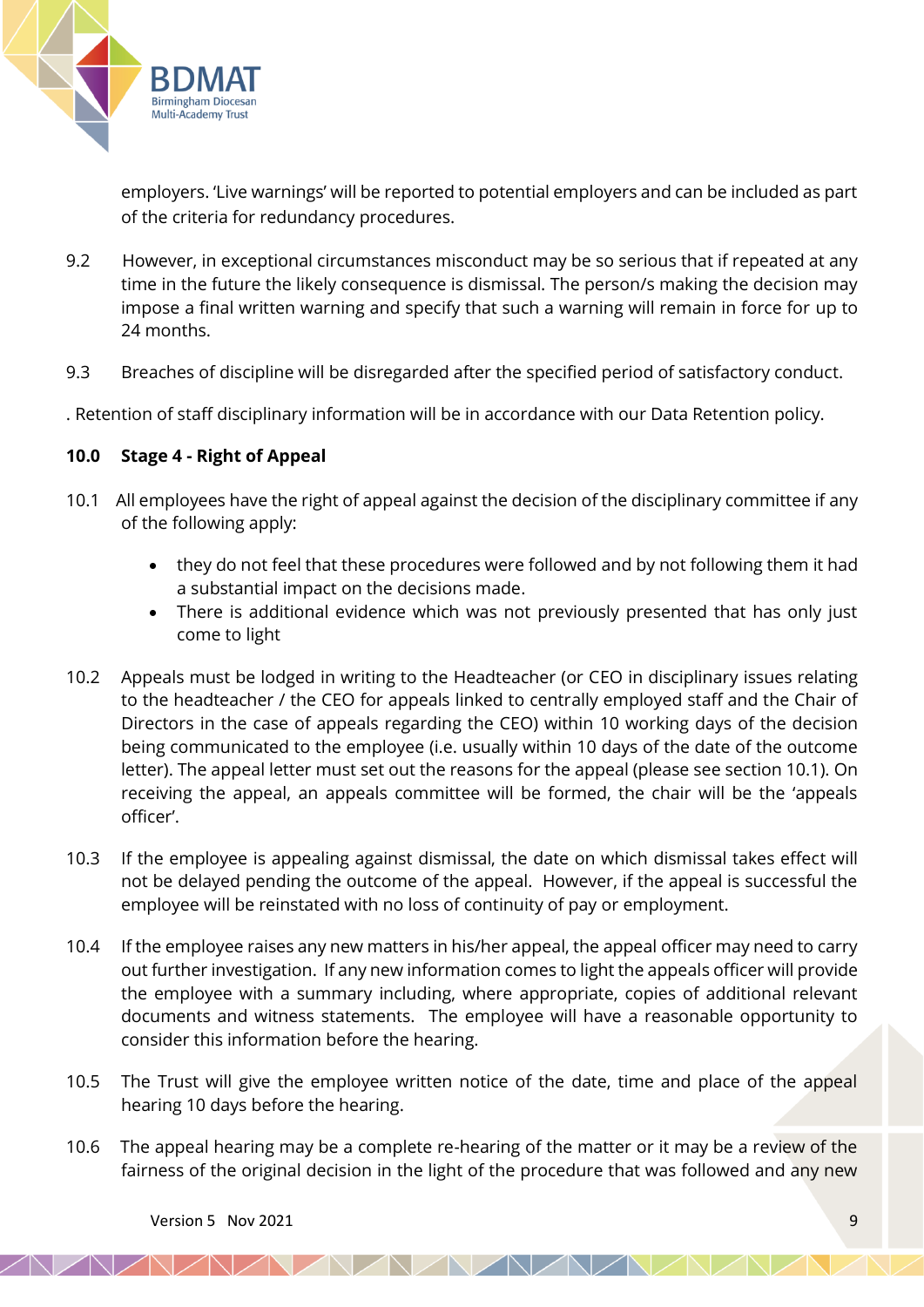

information that may have come to light. This will be at the Trust discretion depending on the circumstances of the case. In any event the appeal will be dealt with as impartially as possible.

- 10.7 The appeal hearing will be conducted impartially by three governors of the local academy board (or 3 different directors in cases involving the CEO / centrally employed staff) who have not been previously involved in the case. The employee may bring a workplace companion or union representative to the appeal hearing. Where three new governors are not available BDMAT may second governors from a different BDMAT school or BDMAT central staff on to the committee. For cases involving the discipline of a headteacher then one member of the committee must be a director of BDMAT, not involved in the original disciplinary committee. The recommended procedure for governors to follow is included in this policy.
- 10.8 The chair of the appeal committee may adjourn the appeal hearing if the Trust need to carry out any further investigations in the light of any new points the employee has raised at the hearing. The employee will be given a reasonable opportunity to consider any new information obtained before a decision is given.
- 10.9 The appeal committee may:
	- confirm the original decision;
	- revoke the original decision;
	- substitute a different penalty.
- 10.10 The appeal officer will inform the employee in writing of the final decision as soon as possible.
- 10.11 There will be no further right of appeal.

# **11.0 The right to be accompanied at a Disciplinary Meeting or Appeal Meeting**

- 11.1 The employee may bring a workplace companion to any disciplinary or appeal hearing, including investigation meetings under this procedure. The companion may be either a trade union representative or a work colleague, providing the companion is not acting in a legal capacity. The employee must tell the Investigation officer who his/her chosen companion is, in good time before the hearing (at least one day before the meeting).
- 11.2 A companion is allowed reasonable time off from duties without loss of pay but no-one is obliged to act as a companion if they do not wish to do so.
- 11.3 The Trust allows an employee to bring a work colleague or trade union representative to attend to represent the employee. If the conduct of the companion is unreasonable during the meeting, the Trust may ask for the employee to choose someone else. In addition, the employee may also be asked to select another colleague:
	- if in the Trust opinion the employee's companion may have a conflict of interest or may prejudice the hearing; or

NADADIAD

Version 5 Nov 2021  $\sqrt{10}$  10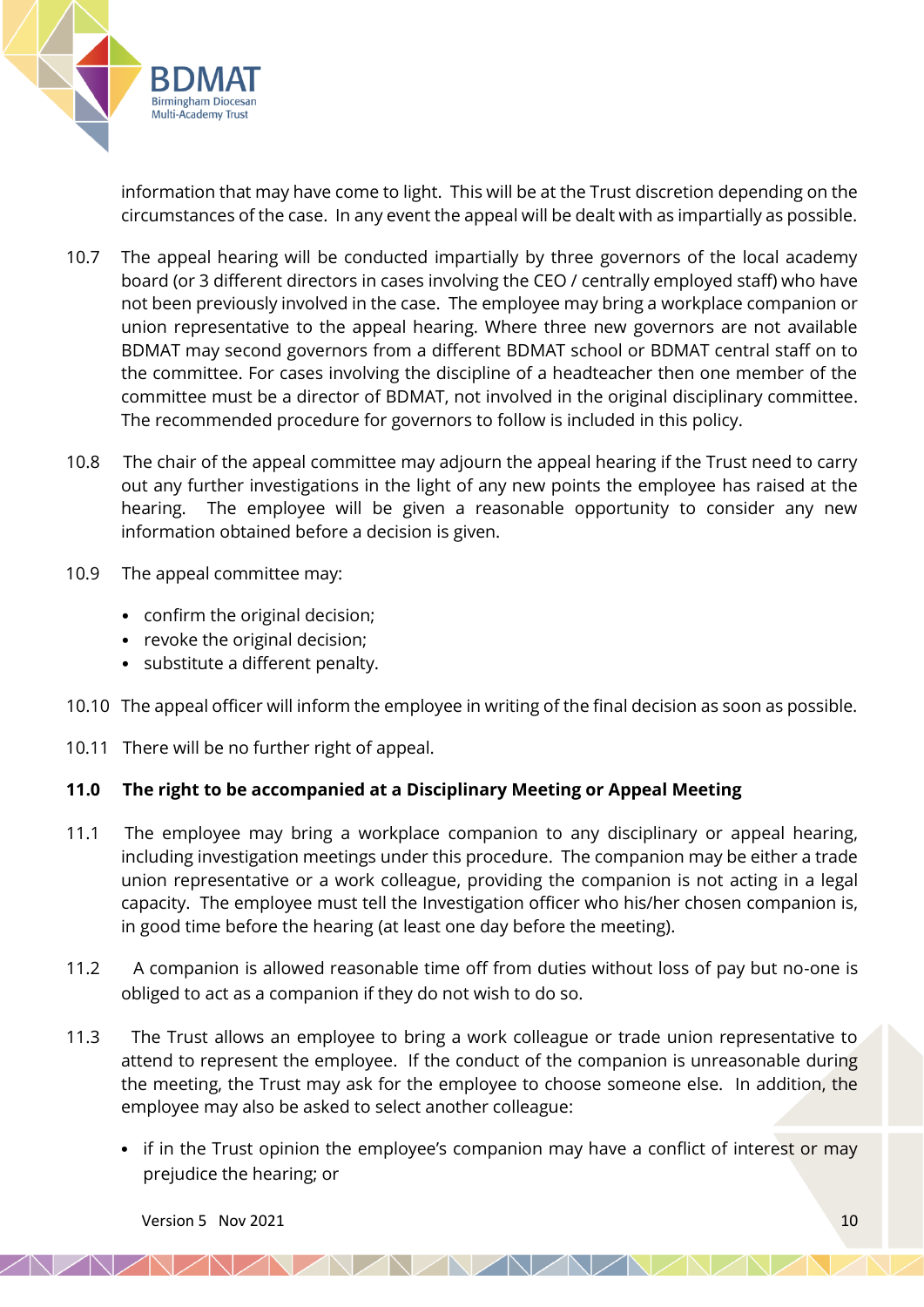

- if the companion is unavailable at the time a hearing is scheduled and will not be available for more than 10 working days afterwards.
- 11.4 The Trust may, at its absolute discretion, allow the employee to bring a companion who is not a work colleague or union representative (for example a member of family) if this will help the employee overcome a disability.
- 11.5 At a hearing, the companion may make representations to the Trust and ask questions but should not answer questions on the employee's behalf. The employee may confer privately with his/her companion at any time during a hearing.

#### **12.0 Trade Union Officials**

12.1 Although normal disciplinary standards will apply to their conduct and performance as employees, no disciplinary action or suspension will be taken until the circumstances of the case have been discussed with an appropriate full-time official regional representative. In the case of suspension this may not be practical and should not prevent management taking action.

#### **13.0 Suspension**

- 13.1 In certain circumstances consideration may be given to suspending the employee from their place of work at the outset of the investigation or at any stage during the investigation. The suspension will be for no longer than is necessary and the Trust will confirm the arrangements to the employee in writing. When considering a suspension, the Trust will also look into whether there are alternatives available, such as redeploying the member of staff to a different department or work site for the duration of the investigation or where appropriate providing alternative work that does not interfere with the ongoing investigation.
- 13.2 The decision to suspend may only be taken by the Headteacher or Chief Executive Officer. In the event of unavailability of the Headteacher / Chief Executive Officer the decision may be delegated to a nominated Deputy Headteacher (for school staff) and another executive officer for centrally employed staff e.g. the Finance Director, who must make every effort to contact the Headteacher or Chief Executive Officer to discuss the case and be authorised to make the decision. Where suspension of the Headteacher is required the Chief Executive Officer or Chair of the Local Academy Board only have the power to do so and must notify the full Board of Directors. Where suspension of the Chief Executive Officer is required the Chair of the Trust only has the power to do so and must notify the full Board of Directors, in their absence the vice chair may take this action.
- 13.3 While the employee is suspended, he/she should not visit the school site or contact any of its pupils/students, parents, governors, Chair of Governors or Trust Directors, members or colleagues, unless the employee has been authorised to do so by the Headteacher or Chief

NADADADAD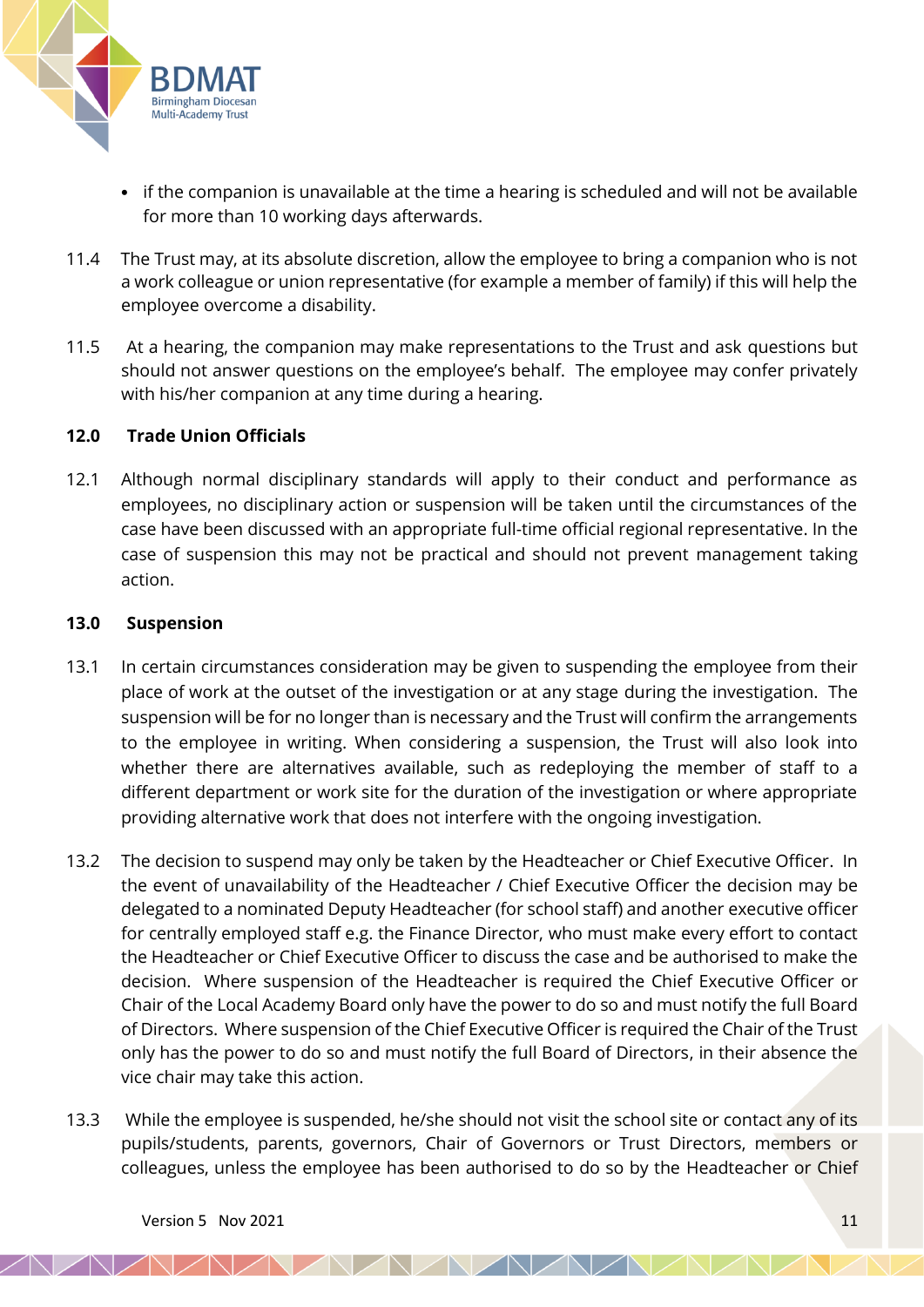

Executive Officer. There should be no collusion or intimidation made towards witnesses or others involved in the allegations.

- 13.4 Whilst suspended the member of staff should return to the school any keys or passes to access the school / school site. The member of staff should be suspended from their school email and internet access whilst suspended. Where the member of staff requires access to their school email for the purposes of accessing evidence that could assist in the investigation of the case, they will get prior permission to do this from the Investigating Officer and / or the Headteacher/CEO.
- 13.5 Suspension is a neutral act and does not imply that any decision has already been made about the allegations. The employee will continue to receive his/her salary during the period of suspension.
- 13.6 Every effort will be made to avoid lengthy periods of suspension. The decision to suspend and the conditions of suspension will be reviewed periodically by the headteacher (or CEO for headteacher and centrally employed staff suspensions and by the Chair of directors for suspension of the CEO), and the employee will be updated as and when necessary (normally monthly).

#### **14.0 Criminal Charges**

- 14.1 Where the employee's conduct is the subject of a criminal investigation, charge or conviction the Trust will investigate the facts before deciding whether to take formal disciplinary action.
- 14.2 Whilst every effort will be made to wait for the outcome of any police investigation / trial, the Trust reserves the right to continue with any investigation and disciplinary hearing. Where the employee is unable or has been advised not to attend a disciplinary hearing or say anything about a pending criminal matter, the Trust may have to take a decision based on the available evidence.
- 14.3 A criminal investigation, charge or conviction relating to conduct outside work may be treated as a disciplinary matter if the Trust considers that it is relevant to the employee's employment.

AAAA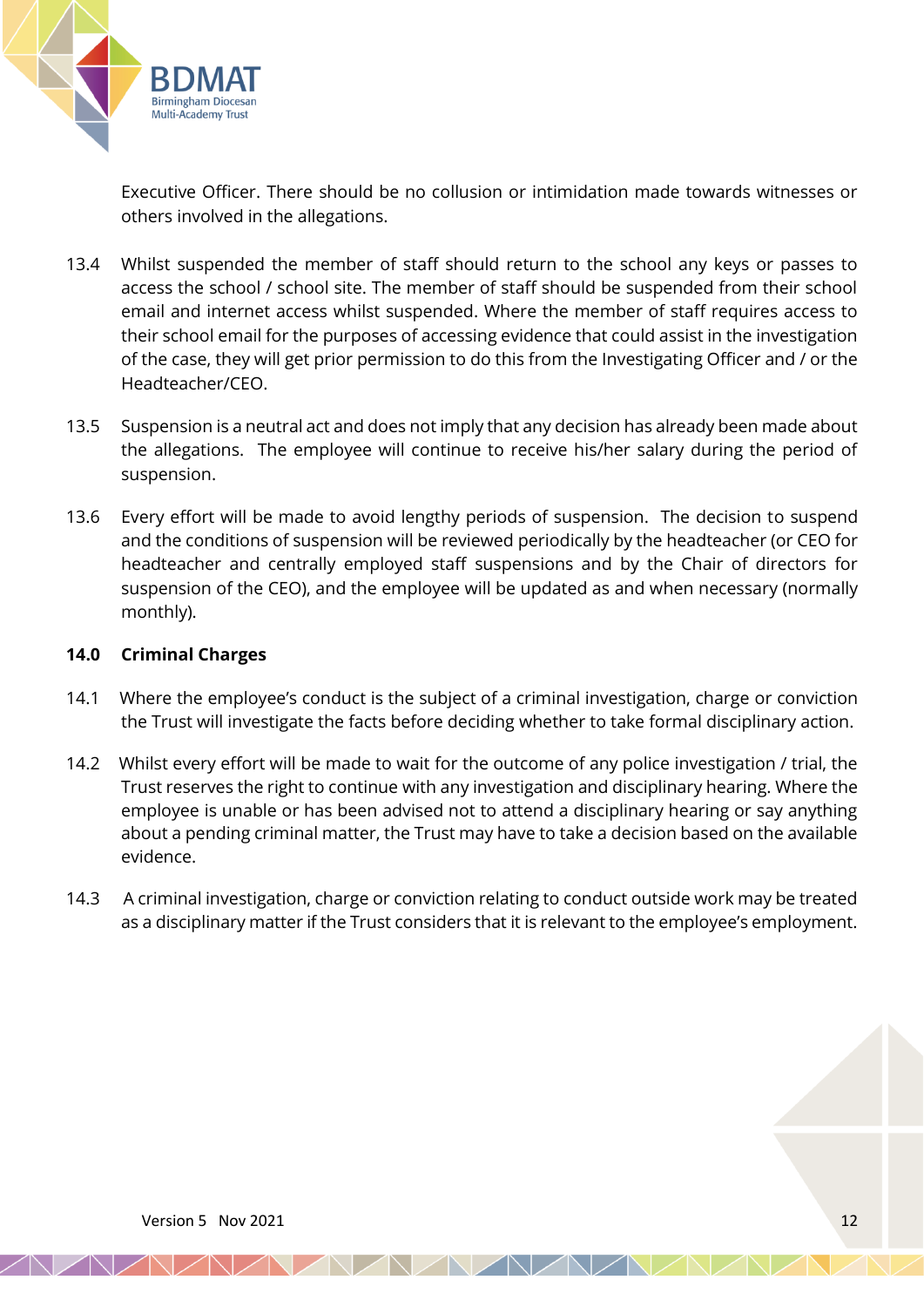

# **Appendix 1 - Examples of Misconduct**

- 1.1 Persistent poor timekeeping
- 1.2 Unauthorised absence from work
- 1.3 Failure to comply with a reasonable management instruction
- 1.4 Failure to comply with sickness absence procedures
- 1.5 Acting in an aggressive or threatening manner or using foul or abusive language towards children, colleagues, managers or stakeholders e.g. governors / directors / parents
- 1.6 Misuse or unauthorised use of school / BDMAT facilities, equipment or resources
- 1.7 Inappropriate use of work time, for example, but exclusive, correspondence, telephone calls, emails/internet use etc.
- 1.8 Knowingly being an accessory to, condoning or failing to report a serious disciplinary offence
- 1.9 Dishonesty, deliberate misinterpretation of information or falsification of records
- 1.10 Unauthorised use or disclosure of confidential information gained through employment with the school / BDMAT or failure to protect such information
- 1.12 Smoking in any school owned premises and grounds or within BDMAT offices, except where an area of the school grounds has been designated by the headteacher and a member of the executive as a designated smoking space
- 1.13 Use of e-cigarettes in any school / BDMAT premises
- 1.14 Failure to observe Health and Safety rules by act or omission, or negligence that threatens health and safety
- 1.15 General conduct in the workplace that has a negative impact on the work of the school, department etc. on colleagues, or on service delivery
- 1.16 Failure to declare any other work undertaken while being employed by BDMAT if the other role(s) would bring the school / Trust into potential disrepute.

NAVALALALAL

- 1.17 Damage to property
- 1.18 Failure to comply with the trust's policies and procedures
- 1.19 Deliberate failure to reach required standards of performance
- 1.20 Deliberate failure to carry out duties and responsibilities
- 1.21 Inappropriate behaviour/conduct towards management or colleagues
- 1.22 Breach of the Staff Code of Conduct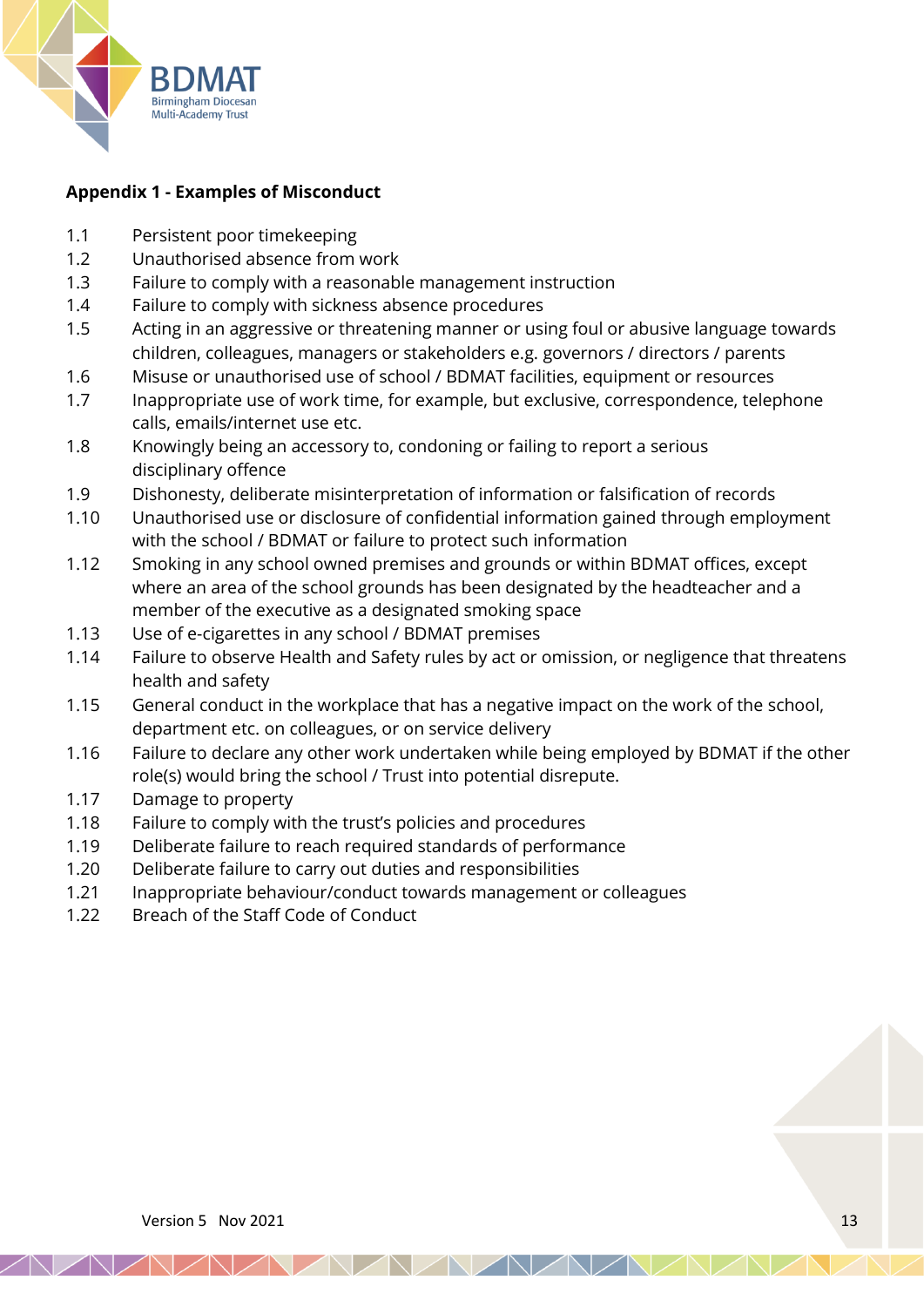

# **Appendix 2 - Examples of Gross Misconduct**

- 2.1 Dishonest acts and deliberate falsification of records which result in or could result in serious consequences
- 2.2 Falsification of qualifications which are a stated requirement of employment or which resulted in financial gain
- 2.3 Serious insubordination
- 2.4 Conduct that is a serious abuse of position
- 2.5 Bringing the school/BDMAT into serious disrepute or causing a serious loss of confidence in the school/MAT
- 2.6 Theft or fraud
- 2.7 Undertaking other paid employment whilst receiving sick pay or other benefits from BDMAT during a period of sickness or unauthorised absence without prior management agreement (full-time staff only)
- 2.8 Deliberate disregard of the BDMAT's financial procedures and rules
- 2.9 Physical or verbal assault or violence
- 2.10 Deliberate and serious damage to BDMAT property
- 2.11 Unauthorised removal of BDMAT property
- 2.12 Serious breach of Health and Safety rules and/or regulations
- 2.13 Breach of the Equalities Act.
- 2.14 Making defamatory statements in the course of employment (e.g. making statements that are or could be slanderous or libellous about individuals connected to the trust including staff, pupils, parents, governors and directors or others outside of the organisation). (A defamatory statement is a statement that will injure the reputation of another in the estimation of members of society generally).
- 2.15 Being under the influence of alcohol or other substances that make you unfit to perform your duties during working time, or illegal use of drugs at any time.
	- 2.16 Loss of confidential or sensitive data through negligence, loss of important or expensive equipment through negligence.
	- 2.17 Deliberately accessing internet sites containing pornographic, offensive or obscene material whilst at work or using Trust devices.
	- 2.18 Criminal offences committed at work
	- 2.19 Criminal offences and/ or other conduct outside employment which would prevent an employee from continuing to do their job or which affects their suitability to perform their work or is liable to damage the school/ BDMAT.
	- 2.20 Serious negligence which causes or might cause unacceptable loss, damage or injury
	- 2.21 Serious breach of confidence (subject to the Public Interest (Disclosure) Act)
	- 2.22 Breach of the school's / local safeguarding board's or BDMAT's safeguarding procedures and policies including child protection and Prevent procedures

<u>VANANANAN</u>

- 2.23 Offensive or abusive behaviour towards others, including harassment, bullying or victimisation
- 2.24 Serious breach of the school / BDMAT staff conduct policy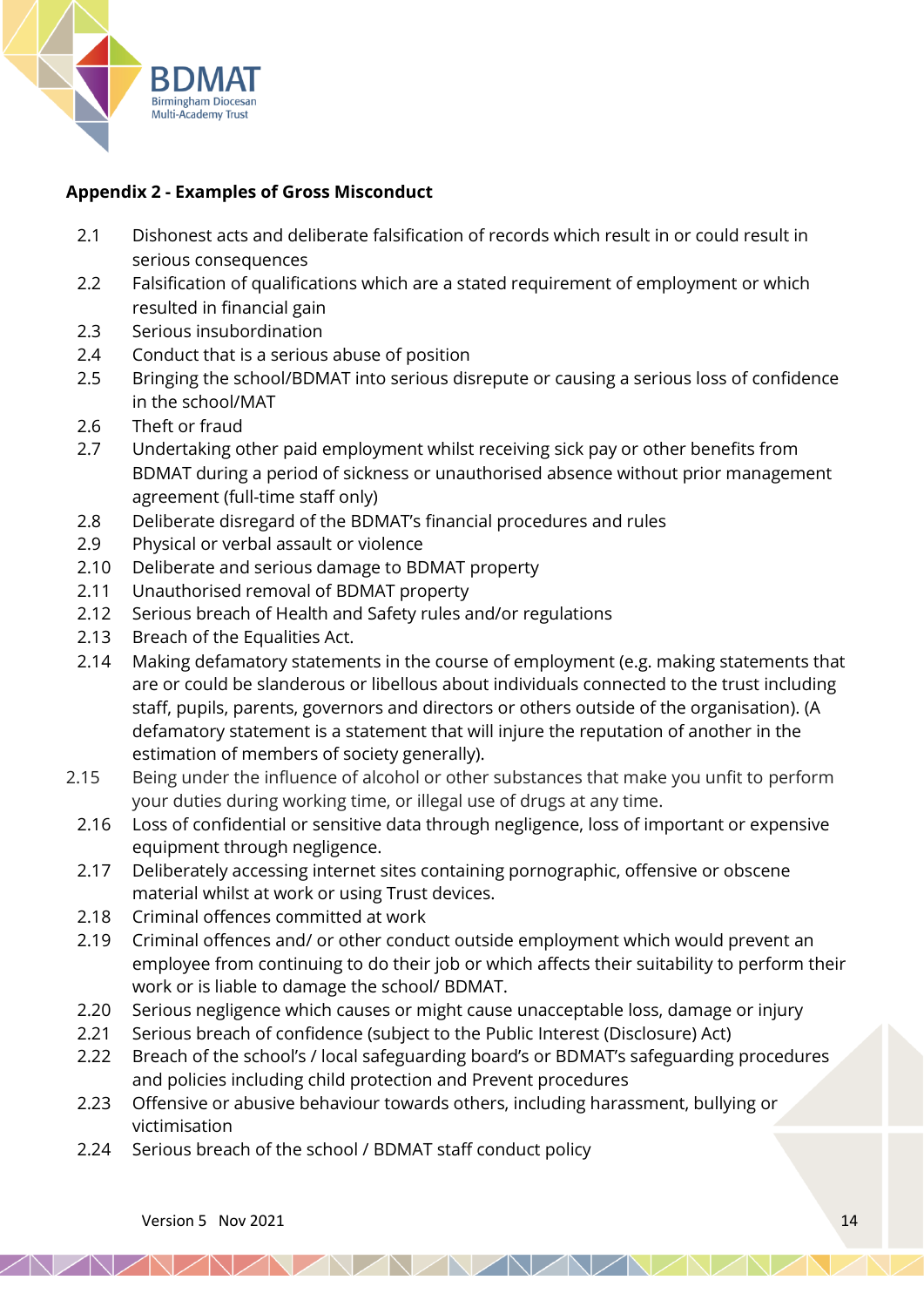

# **Appendix 3 - Procedure for Disciplinary Hearing by the Senior Manager/Headteacher/ Disciplinary Committee**

# **1. Presentation of the Management Case**

- a) The management representative\* may make an opening address outlining the case and stating their recommendation regarding any sanctions to be imposed.
- (b) The management representative calls each witness in turn so that:
	- [i] The witness is asked questions.
	- [ii] The employee's companion\* has the opportunity to ask the witness questions.
	- [iii] The management representative may ask the witness questions of clarification.
	- [iv] The Senior Manager/Headteacher/Disciplinary Committee has the opportunity to question the witness.
- (c) Each witness withdraws after giving evidence, except the management representative who is a witness and presents the outcome of the disciplinary investigation.
	- \*Management representative will usually be the Investigating Officer.
	- \*Companion may be a workplace colleague or trade union representative.

## **2. Presentation of the Employee's Case**

- (a) The employee's companion may make an opening address outlining the employee's case.
- (b) The employee's companion calls each witness in turn so that:
	- [i] The witness is asked questions.
	- [ii] The management representative has the opportunity to ask the witness questions.
	- [iii] The employee's companion may ask the witness questions of clarification.
	- [iv] The Senior Manager/Headteacher/Disciplinary Committee has the opportunity to question the witness.
- (c) Each witness withdraws after giving evidence except the employee who has been a witness to his/her own case, who has the right to remain throughout the hearing procedure.

NAMAZIAN AND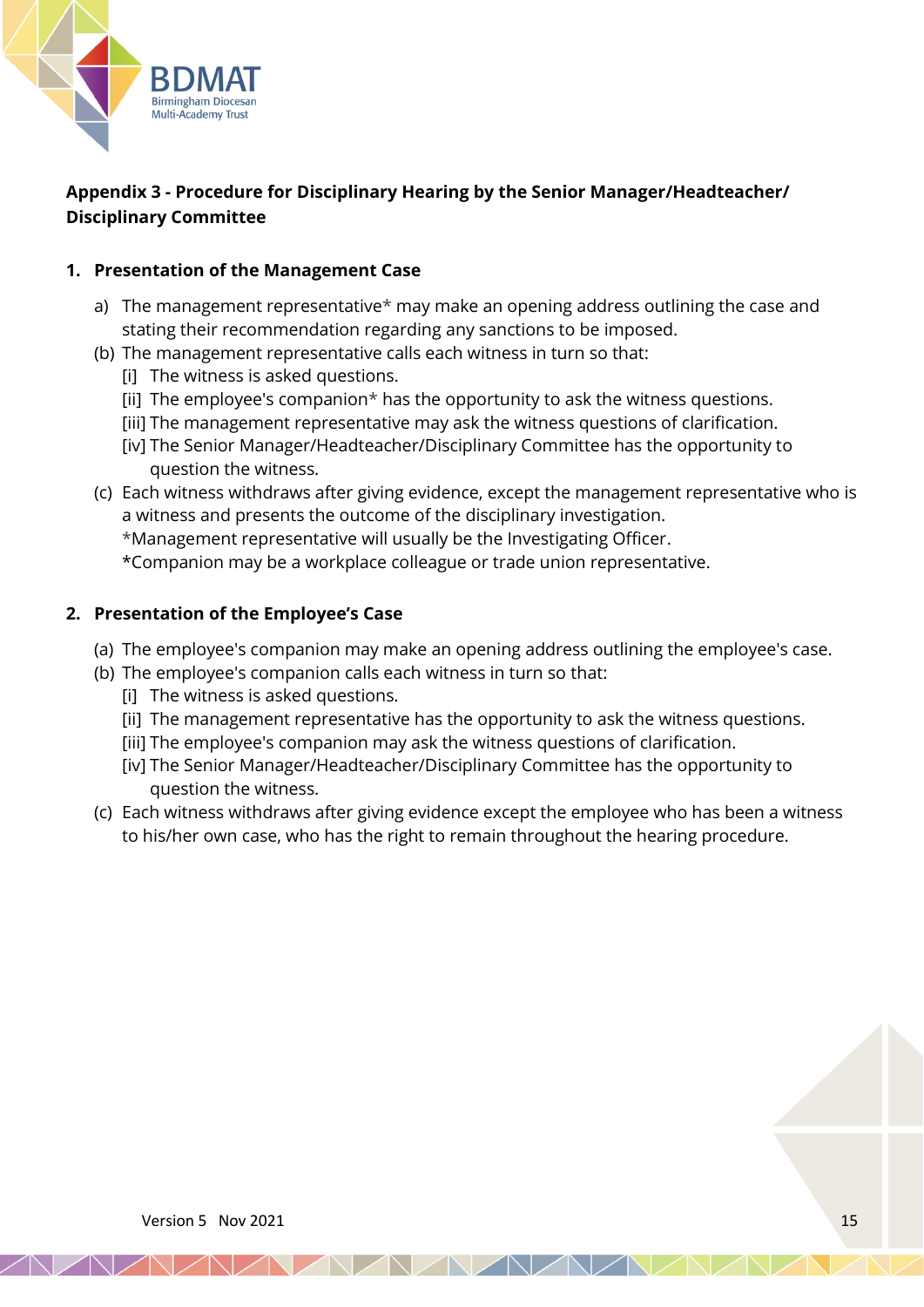

# **3. Summing Up**

- (a) The management representative and then the employee's companion shall have the opportunity to sum up their case if they so wish.
- (b) Both parties then withdraw.

# **4. The Headteacher/Disciplinary Committee's Decision**

- (a) The Headteacher/Disciplinary Committee, together with an appointed adviser(s), is to deliberate in private, only recalling the parties to clarify points of uncertainty on evidence already given. If recall is necessary both parties are to return, notwithstanding that only one may be concerned with the point under clarification.
- (b) The Headteacher/Disciplinary Committee is to announce its decision to both parties at the close of the proceedings whenever possible. The decision will be confirmed in writing soon afterwards. Where the decision is to dismiss or to give a disciplinary warning, the employee will be advised of his/her right of appeal against the decision of the Headteacher/ Disciplinary Committee.

# **Notes on the Procedure**

- 1. The management case may be presented by someone other than the Investigating Officer and the Investigating Officer may remain in the hearing throughout as or with the management representative. If the employee is the Headteacher, the management case will be brought by the Chief Executive Officer who may remain throughout the hearing if someone other than the Chief Executive Officer presents the case.
- 2. The employee may choose to represent him/herself. In such a situation the employee may be questioned as a witness.
- 3. The Headteacher/Disciplinary Committee will normally have access to an adviser to advise him/her on the law and on procedures. The Headteacher/ Disciplinary Committee will make the decision. No adviser shall vote on the matter being considered by the Headteacher/ Disciplinary Committee.

NAMAZNA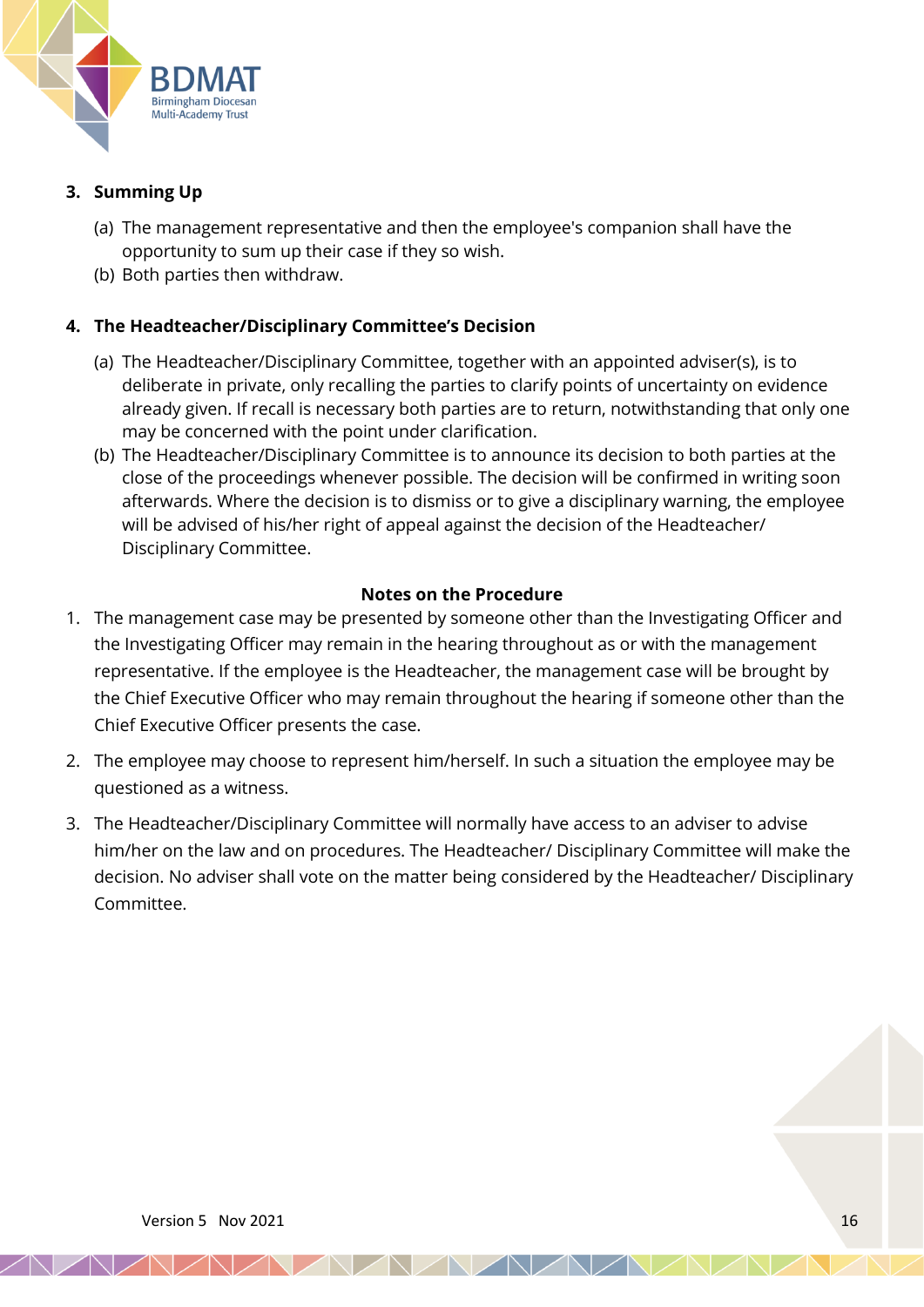

# **Appendix 4 – Recommended procedure for Appeal Conducted by a Committee of the Governing Body**

# **1. Presentation of the Employee's Appeal**

- (a) The employee or the employee's companion\* may make an opening address outlining the employee's case. In particular they will set out how they believe the appeal is a result of one of the following:
	- they do not feel that the procedures set out within this policy were followed and by not following them it had a substantial impact on the decisions made.
	- There is additional evidence which was not previously presented that has only just come to light

(b) The employee or the employee's companion may call witnesses if it supports their case that either of the two bullet points above were met. Witnesses should be called in turn so that:

- [i] The witness is asked questions.
- [ii] The management representative\* has the opportunity to ask the witness questions.
- [iii] The employee's companion may ask the witness questions of clarification.
- [iv] The members of the Committee have the opportunity to question the witness.
- (c) Each witness withdraws after giving evidence, except the employee who has been a witness to his/her own case, who has the right to remain throughout the hearing.
	- \* Companion may be a work place colleague or trade union representative.
	- \* Management representative will usually be the Chair of the Original Panel.

#### **2. Presentation of the Management Response**

(a) The management representative may make an opening address outlining the school's case and the reasons for the panel's decision.

(b) The management representative may call witnesses if required to substantiated their decision. If witnesses are called then they should be called in turn so that:

- [i] The witness is asked questions.
- [ii] The employee / employee's companion has the opportunity to ask the witness questions.
- [iii] The management representative may ask the witness questions of clarification.
- [iv] The members of the Committee have the opportunity to question the witness.
- (c) Each witness withdraws after giving evidence

# **3. Summing Up**

(a) The management representative and the employee / employee's companion have the opportunity to sum up their case if they so wish; the employee / employee's companion to have the last word.

*AAAAAAA* 

(b) Both parties then withdraw.

Version 5 Nov 2021  $\sqrt{17}$